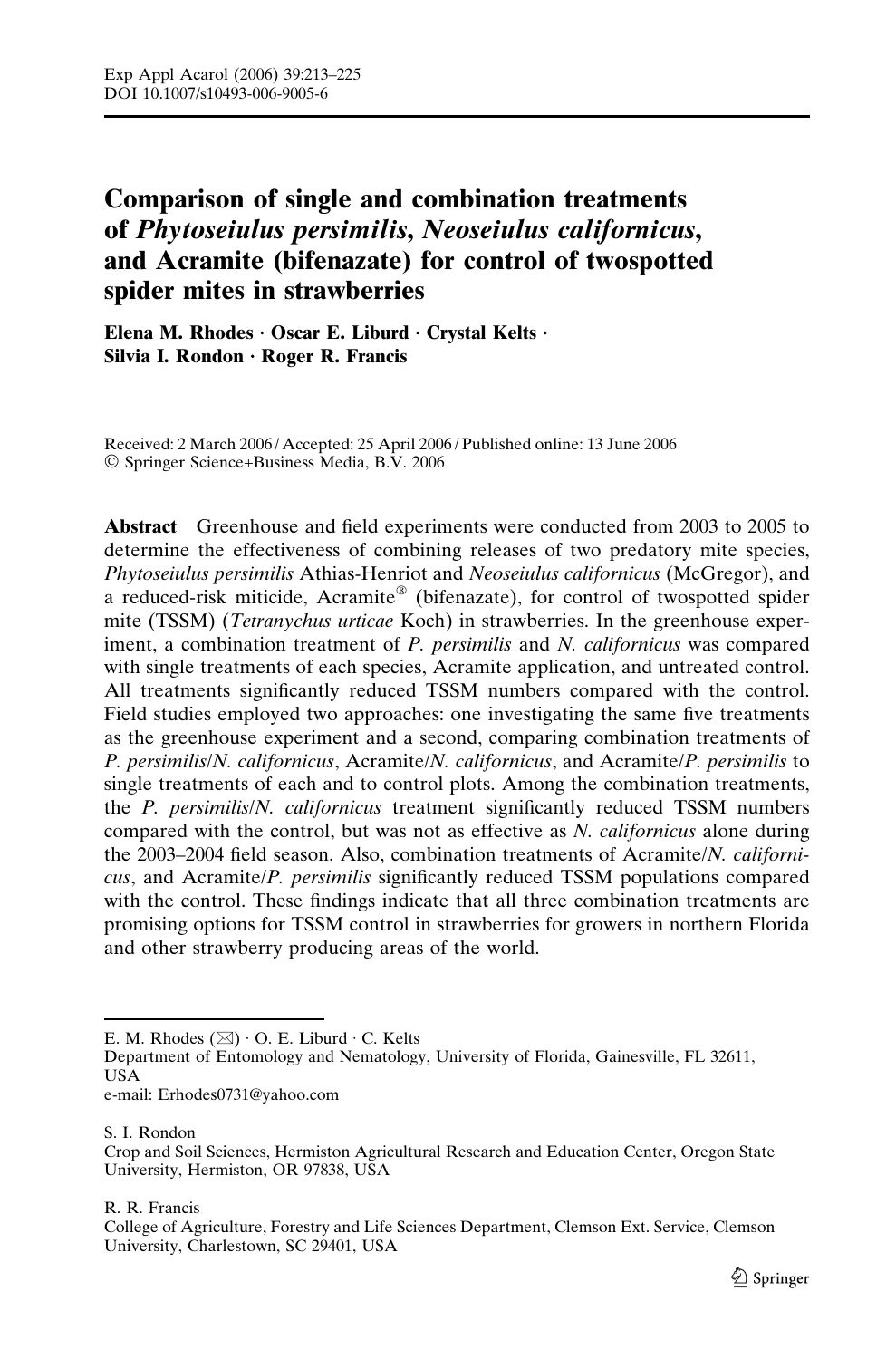**Keywords** Acramite Bifenazate Biological control Predatory mites Strawberries · Twospotted spider mite

## Introduction

In the United States, strawberries (*Fragaria*  $\times$  *ananasa* Duchesne) are an important crop with annual revenue exceeding \$1.4 million USD (NASS-USDA 2005). The twospotted spider mite (TSSM) Tetranychus urticae Koch (Acari: Tetranychidae) is the major arthropod pest affecting field and greenhouse grown strawberries (Oatman and Mc Murtry 1966; Howard et al. 1985; Price and King 1991). Elevated levels of stress caused by high populations of TSSM can lead to a significant reduction in vegetative growth and flower development, which can decrease the quality and quantity of mature fruits (Sances et al. 1982).

To avoid economic losses resulting from high populations of TSSM in strawberries, cost effective management tactics must be implemented on commercial farms. In 1993, Trumble and Morse attempted to calculate the economic benefits of suppressing TSSM populations with pesticides in conjunction with releases of the predatory mite, Phytoseiulus persimilis Athias-Henriot. The pesticides used in their study included Abamectin, Savey 2SF (hexythiazox), and Vendex 50%WP (fenbutatin oxide). They found that applications of abamectin in combination with releases of P. persimilis generated the best economic returns among the treatments evaluated. Abamectin is a natural product derived from the soil bacterium Streptomyces avermitilis Kim and Goodfellow that has been shown to have low toxicity to the predatory mite P. persimilis (Zhang and Sanderson 1990). Acramite<sup>®</sup> (bifenazate), a reduced-risk miticide (United States Environmental Protection Agency), has been shown to be much less toxic to adult female and immature P. persimilis than to adult female and immature stages of TSSM (Ahn et al. 2004; Kim and Yoo 2002; White 2004). Acramite has also been reported to be effective against TSSM in field grown strawberries (White 2004).

The predatory mite Neoseiulus californicus (McGregor) has been shown to effectively control TSSM on strawberries in Argentina (Greco et al. 1999; Greco et al. 2005), California (Oatman et al. 1977a, b), and north Florida (Rhodes and Liburd in press). Though no studies have been conducted in the field, Sato et al.  $(2002)$  found that abamectin is very toxic to *N. californicus* in the laboratory, causing initial mortality rates of up to 57.5%. In contrast, Acramite has low toxicity towards N. californicus in the laboratory (Veire and Tirry 2003; White 2004).

Inundative releases of predatory mites are generally recommended on commercial strawberry farms where high populations of TSSM exist (Veire and Price 1994). However, an application of a reduced-risk miticide is generally recommended to reduce TSSM pressure when the population exceeds economic threshold (ET) level. For instance, for North Florida, the threshold recommended is >5 in 100 leaves infested with TSSM (Liburd et al. unpublished data). Subsequent applications of selective miticides may also be necessary to adjust the prey/predator ratio (Field and Hoy 1986) and to maintain adequate long-term control of TSSM (Easterbrook 1992). Combination treatments of Acramite® with  $P$ . persimilis or  $N$ . californicus (McGregor) may be an effective strategy to reduce populations of TSSM in commercially grown strawberries.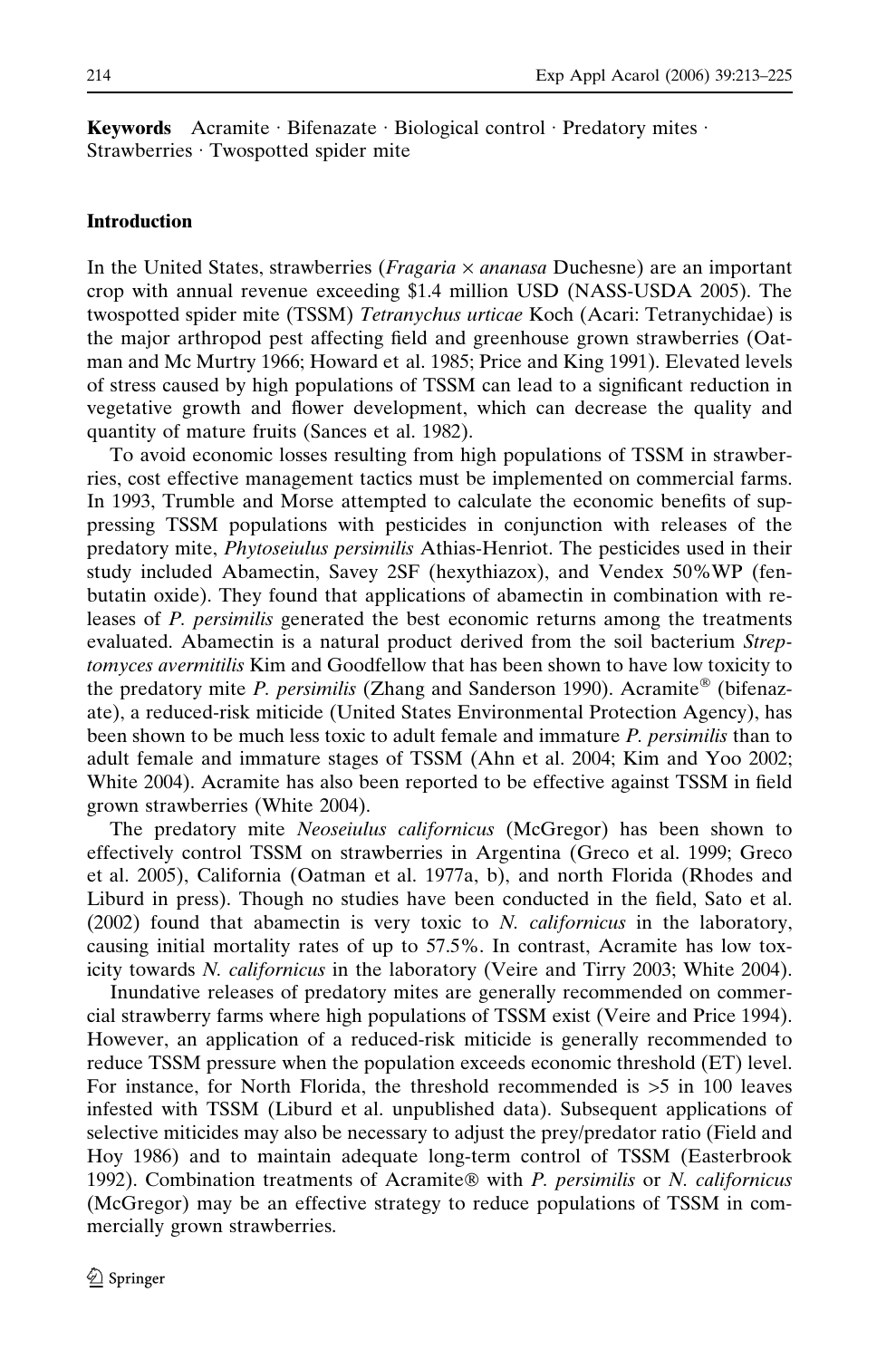Lee and Lo (1989) suggested a combination of releases of P. *persimilis* and N. fallacis (Garman) to control TSSM on strawberries in Taiwan. Therefore, it is possible that a combination of P. persimilis and other species in the genus Neoseiulus such as N. californicus, a native North American species, could be an effective treatment strategy to control TSSM on strawberries. Schausberger and Walzer (2001) showed this to be a viable option on gerbera plants in the greenhouse.

The purpose of these experiments was to determine the effectiveness of three combination treatments: (1) P. persimilis/N. californicus, (2) Acramite/N. californicus, and (3) Acramite/P. persimilis and to compare them with single treatment applications for control of TSSM in strawberries. Greenhouse studies examined only the P. persimilis/N. californicus combination treatment, while field studies examined all three combinations.

## Material and methods

Experiment I: greenhouse experiment

## The mites

A TSSM colony reared on potted strawberries was maintained in the laboratory to ensure that only TSSM exposed to strawberries were used in the experiments. The colony was kept at a photoperiod of 14:10 (L:D) h regime at  $\sim$ 27°C with 65% RH. Strawberry plants were watered twice weekly.

Predatory mites used in all experiments were obtained from Koppert Biological Systems, Inc. (Romulus, MI) and were used within 48 h of their arrival dates. A representative sample (the material from one bottle of each species of predatory mite) was carefully observed for at least 15 min to ensure that the majority of the predatory mites were alive and active prior to use.

#### Greenhouse trial

Twenty-five mite-free potted strawberry plants var. 'Festival' with five mature trifoliates were placed into previously constructed clean cages. Cages  $(60 \times 30 \times 20$  cm) were constructed of a bag of nylon fabric with velcro on three sides (to allow easy access to the strawberry plants) supported by a tomato cage. The fabric was attached to the strawberry pot using a pull cord sown into the bottom of the cage. Cages were arranged in two rows and spaced at least 0.3 m apart to prevent predators from walking from one cage to another. Cages were used to keep both TSSM and predatory mites from dispersing between plants.

At least one week prior to predatory mite release, 10 TSSM were released onto each plant and allowed to multiply. Releases were done by using an insect pin to transfer adults from colony leaves onto the leaves of the caged strawberry plants.

Prior to the release of adult female predatory mites, one leaflet was collected from each plant and the number of TSSM motiles and eggs on each leaflet was counted. For the purpose of this study, the term ''motile'' includes all life stages excluding eggs. The average number of TSSM motiles and eggs per leaflet was calculated.

Experimental design was a completely randomized block with 10 replicates and 5 treatments. Two trials of this experiment consisting of 5 replicates each were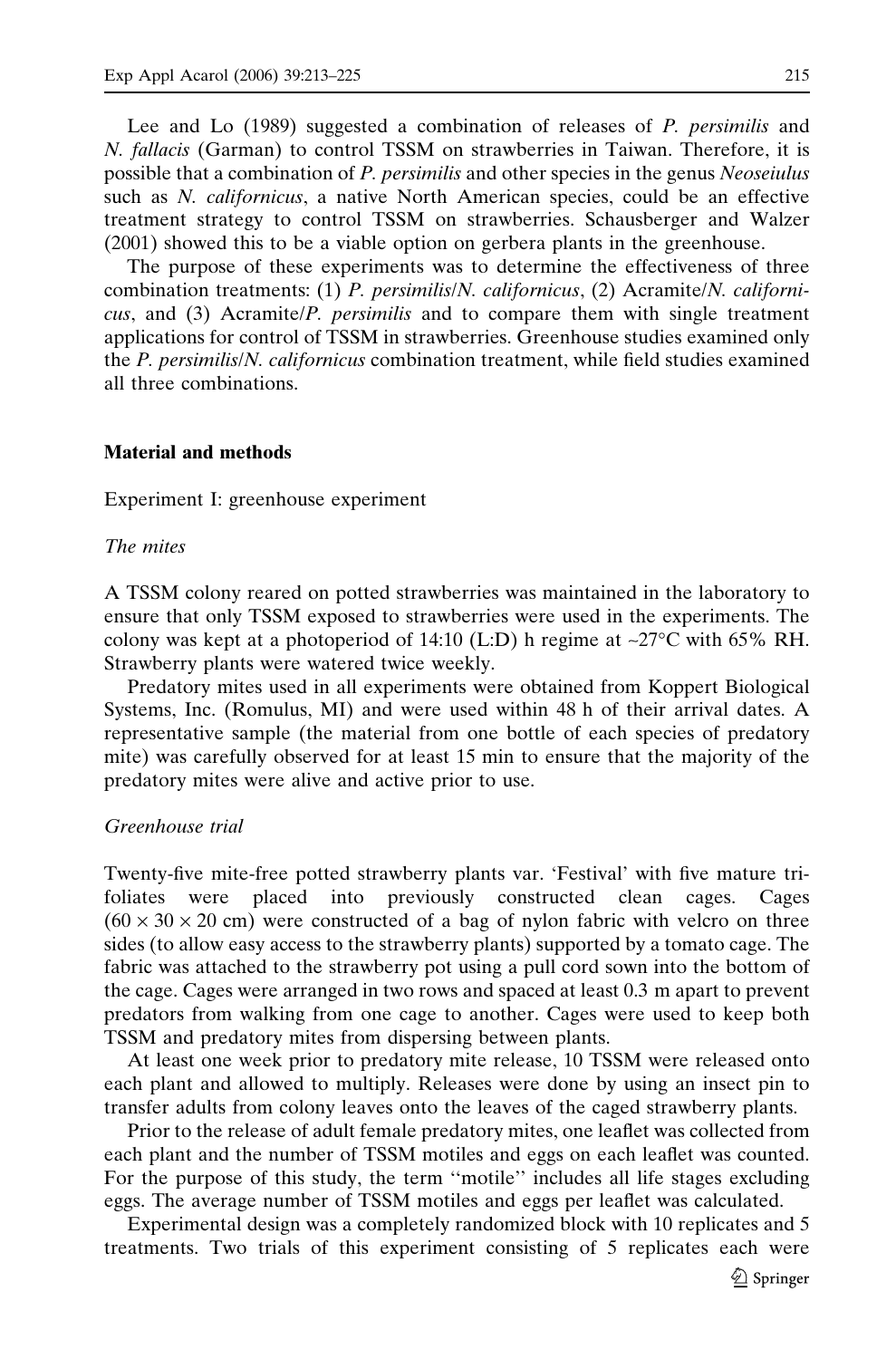conducted: the first in December 2004/January 2005, and the second in March/April 2005. A replicate consisted of one plant with five mature trifoliates. Treatments included:  $(1)$  10 P. persimilis released per infested plant,  $(2)$  10 N. *californicus* released per infested plant, (3) 5 P. persimilis and 5 N. californicus released per infested plant, (4) Acramite 50WS<sup>®</sup> sprayed onto each infested plant at the recommended rate of 1.125 kg product per hectare, and (5) untreated (control) plants. Predator releases were done as designed above for TSSM at a ratio of 10:1 (10 TSSM motiles to 1 adult female predatory mite). Predatory mites were transferred to the caged plants from a petri dish one by one using an insect pin.

The population of predators and TSSM was sampled by taking one leaflet from each plant (5 leaflets from each individual treatment). Only one cage was opened at a time and each leaflet was kept in an individual zip lock bag. TSSM and predatory mites (motiles and eggs) on these leaflets were counted once each week over a 4 week period using a dissecting microscope.

TSSM motile and egg data were log transformed to normalize the data set and equalize the variances. Average TSSM per leaflet was compared across treatments from both trials using repeated measures ANOVA and means were separated using a Least Significant Difference (LSD) test. Predatory mite data were compared using a student's  $t$  test or a Satterthwaite  $t$  test depending on whether or not the variances were equal. Variances were compared using Levene's test and normality was checked using the proc plot function of SAS (SAS Institute 2002).

## Experiment II: field experiment

#### 2003–2004 field season

This experiment was conducted at the University of Florida, Plant Science Research and Education Unit (PSREU), Citra, FL. Strawberry plants var. 'Festival' were planted in mid October. They were grown as an annual crop on raised beds covered by black plastic mulch. A combination of overhead and drip irrigation was used for the first 3 weeks to help establish the transplants. After this establishment period, only drip irrigation was used. Strawberries were planted in plots  $7.3 \times 6.1$  m consisting of six rows 0.5 m wide spaced 0.5 m apart. Twenty plots were arranged in a  $4 \times 5$  grid and were spaced 7.3 m apart. The experiment was a completely randomized block design with four replicates. Five treatments were evaluated: (1) two releases of a full rate of  $P$ . persimilis  $(P)$ ,  $(2)$  two releases of a full rate of  $N$ . *californicus* (N), (3) two applications of Acramite 50WS<sup>®</sup> (A), (4) two releases of a  $1/2$  rate of P. persimilis and a  $1/2$  rate of N. *californicus* (P/N), and (5) an untreated control (C). Predatory mites were released at a rate of  $\sim$  one predatory mite for every 10 TSSM motiles (1 bottle per plot) by hand by gently rotating the bottle over each plant. The half release rate was  $\sim$  one predatory mite per 20 TSSM motiles (1/2) bottle per plot). Acramite  $50WS^{\circledast}$  was applied using an 11.4 L Backpack sprayer at the rate of 1.125 kg product per hectare. Treatments were applied during the weeks of December 11 and February 11.

## 2004–2005 field season

This experiment was conducted at PSREU following the same procedures as the 2003–2004 field season. The experiment was a completely randomized block design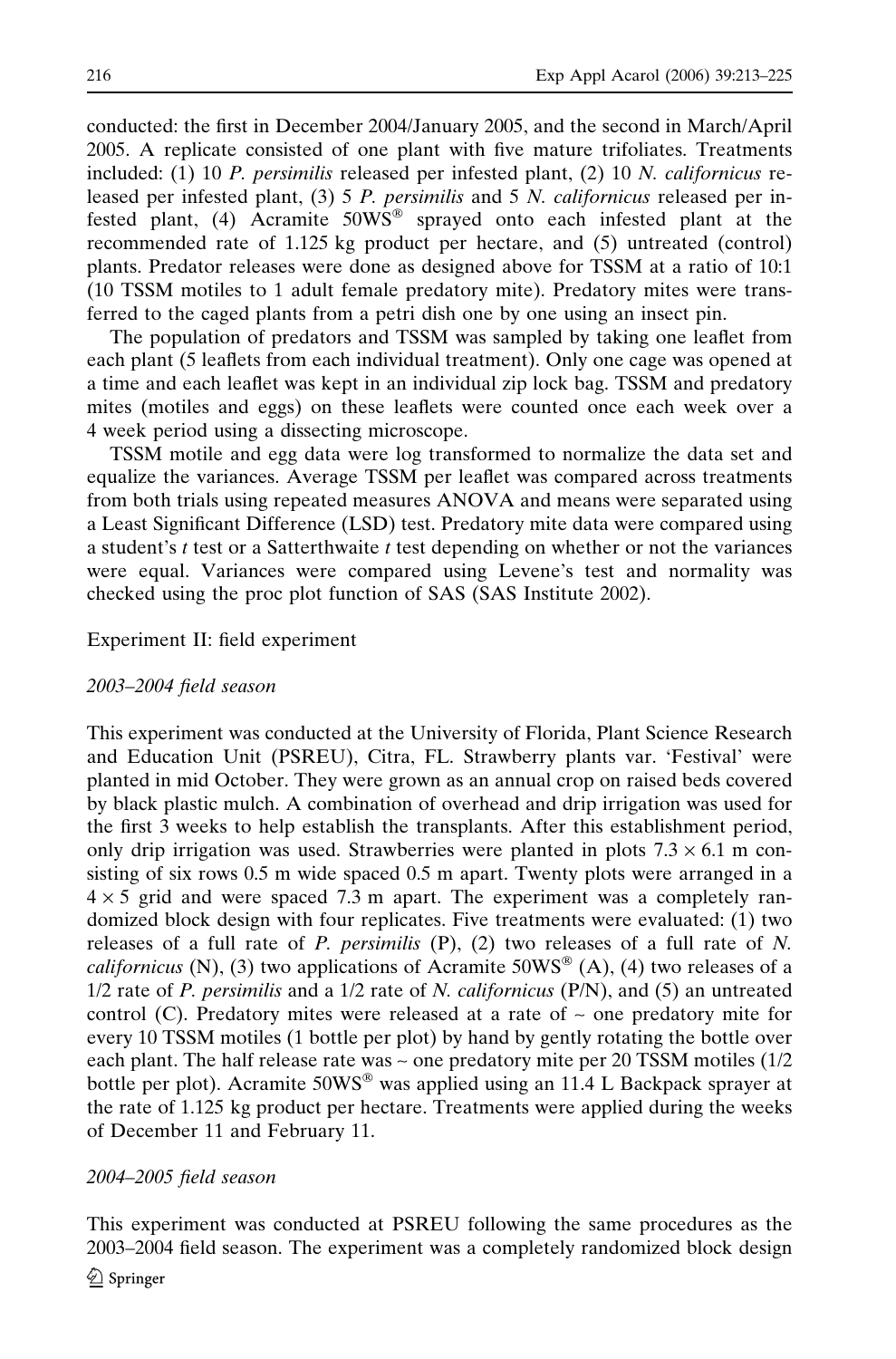with four replicates. Seven treatments were evaluated: (1) two releases of P. persimilis  $(P)$ ,  $(2)$  two releases of *N. californicus*  $(N)$ ,  $(3)$  two applications of Acramite  $50WS^{\circ\circ}$  (A), (4) two releases of both *P. persimilis* and *N. californicus* at half the release rate (P/N), (5) two applications of a half rate of Acramite and two releases of N. californicus at half rate (A/N), (6) two applications of a half rate of Acramite and two releases of P. persimilis at half rate  $(A/P)$ , and (7) an untreated control (C). Treatments were applied on December 9 (at week 4 as in the previous field season) and March 10 (delayed so TSSM populations could have a chance to build up). Predatory mite releases were done within 24 h of Acramite application utilizing the same methods as the previous field season.

Sampling protocol and data analysis

Sampling was conducted once per week after the plants had established (1 month after planting). This occurred on the week of November 21 in both field seasons. Leaflets were collected from the middle and lower strata of each plant. Each week, six leaflets per plot (24 leaflets per treatment) were randomly collected and taken to the laboratory where the number of TSSM motiles and eggs on each leaflet were counted under a dissecting microscope. After predators were released, the numbers of predators and their eggs were also counted.

The TSSM motile and egg data were separated into five periods based on treatment application dates and time during the season to help normalize the data. This was also important to examine trends throughout the four-month field season. Periods included: (1) pre-treatment (3 week prior to first treatment), (2) early-season (post-treatment to week 7), (3) mid-season (week 8 to when the second treatment was applied in the 2003/2004 season on week 12), (4) early-late season (week 13 to when the second application was applied in the 2004/2005 season at week 16), and (5) late season (week 17–19). The late season was split into two periods because of the difference in timing of the second application between seasons. In each period, data were log transformed to normalize the data sets and equalize variances and then treatments were compared using an ANOVA. Means were separated using a LSD test. Predatory mite data from 2003 to 2004 were compared using Satterthwaite  $t$  tests for unequal variances. Predatory mite data from 2004 to 05 were compared using an ANOVA. Variances were compared using Levene's test and normality was checked using the proc plot function (SAS Institute 2002).

## Results

#### Greenhouse experiment

There were an average of  $8.6 \pm 2.5$  motiles per leaflet in the control. This was significantly higher than the N. californicus, P. persimilis/N. californicus, and Acramite treatments, which averaged  $0.6 \pm 0.3$ ,  $1.6 \pm 0.5$ , and  $0.3 \pm 0.1$  motiles per leaflet respectively  $(F = 4.1, df = 4.170, P < 0.05)$ . The *P. persimilis* treatment, which averaged  $4.6 \pm 2.3$  motiles per leaflet, was not significantly different from the control or the other three treatments. When weekly trends were observed (Fig. 1a), it was interesting to note that TSSM motile numbers in the P. persimilis treatment increased greatly at week 4.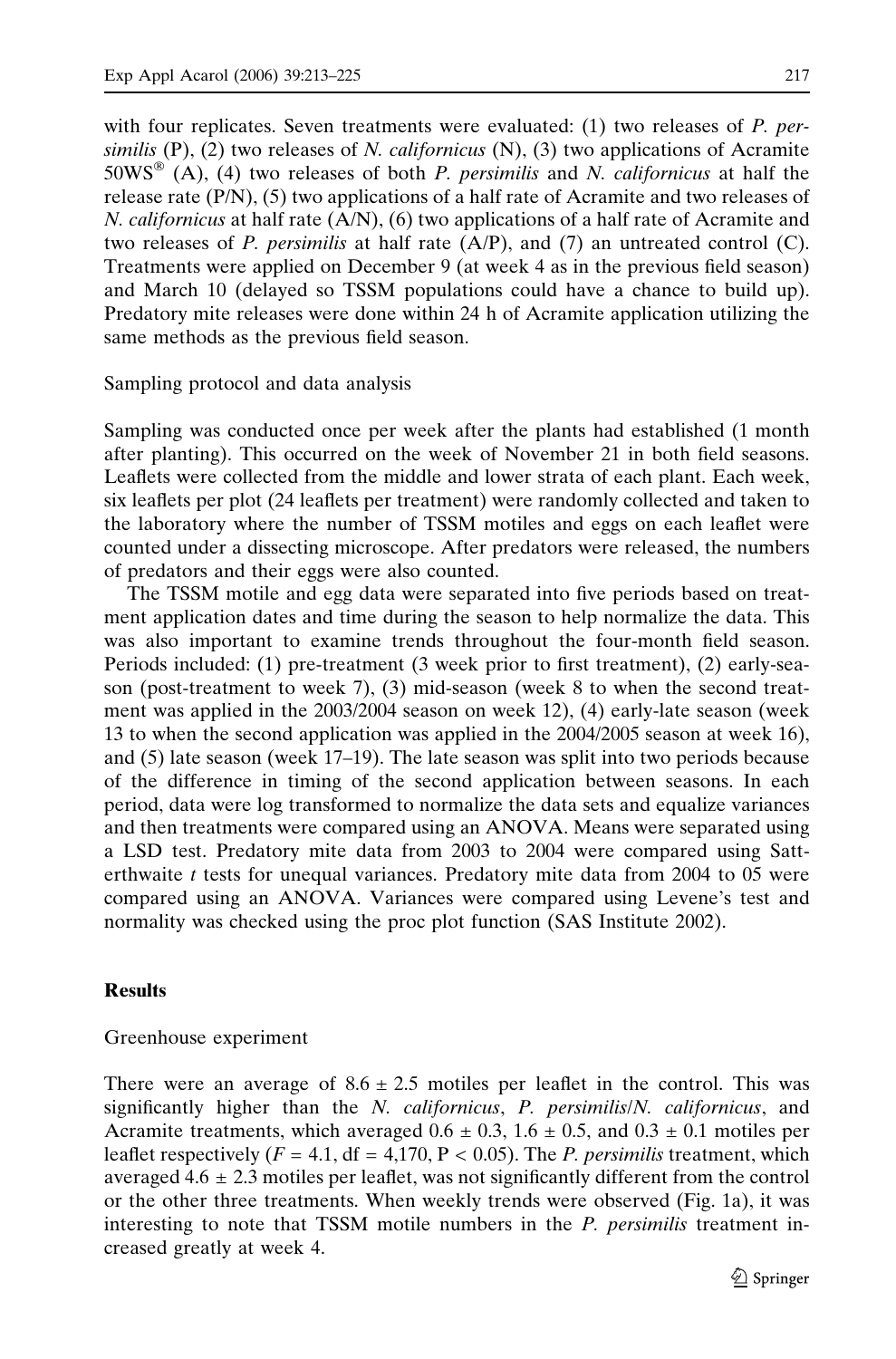

Fig. 1 Weekly average TSSM (a) motiles and (b) eggs per leaflet in each treatment in the greenhouse experiment. Week 0 is the initial sample taken before predatory mites were released.  $(C =$  control,  $P = P$ . persimilis,  $N = N$ . californicus,  $P/N = P$ . persimilis/N. californicus combination, and  $A =$  Acramite)

A somewhat different trend was noted when observing the TSSM egg numbers. The control averaged  $42.0 \pm 27.0$  eggs per leaflet. This was significantly higher than all of the other four treatments, which averaged  $4.4 \pm 2.3$ ,  $4.2 \pm 3.3$ ,  $2.3 \pm 1.7$ , and  $1.3 \pm 0.9$  eggs per leaflet in the *P. persimilis, N. californicus, P. persimilis/N. cali*fornicus, and Acramite treatments respectively  $(F = 4.0, df = 4.170, P < 0.05)$ . When weekly trends were observed (Fig. 1b), a slight increase in TSSM egg numbers in the P. persimilistreatment at week 4 is indicated, but it is much less dramatic than what was observed for TSSM motile numbers.

Predatory mites

One week after predatory mite release, no P. persimilis motiles were recorded in the P. persimilis treatment. However, at week 2 there were an average of  $0.5 \pm 0.3$ motiles per leaflet. This declined to  $0.1 \pm 0.1$  motiles per leaflet at week 3 and remained low at week 4. Only one P. persimilis egg was recorded throughout the study.

 $\mathcal{D}$  Springer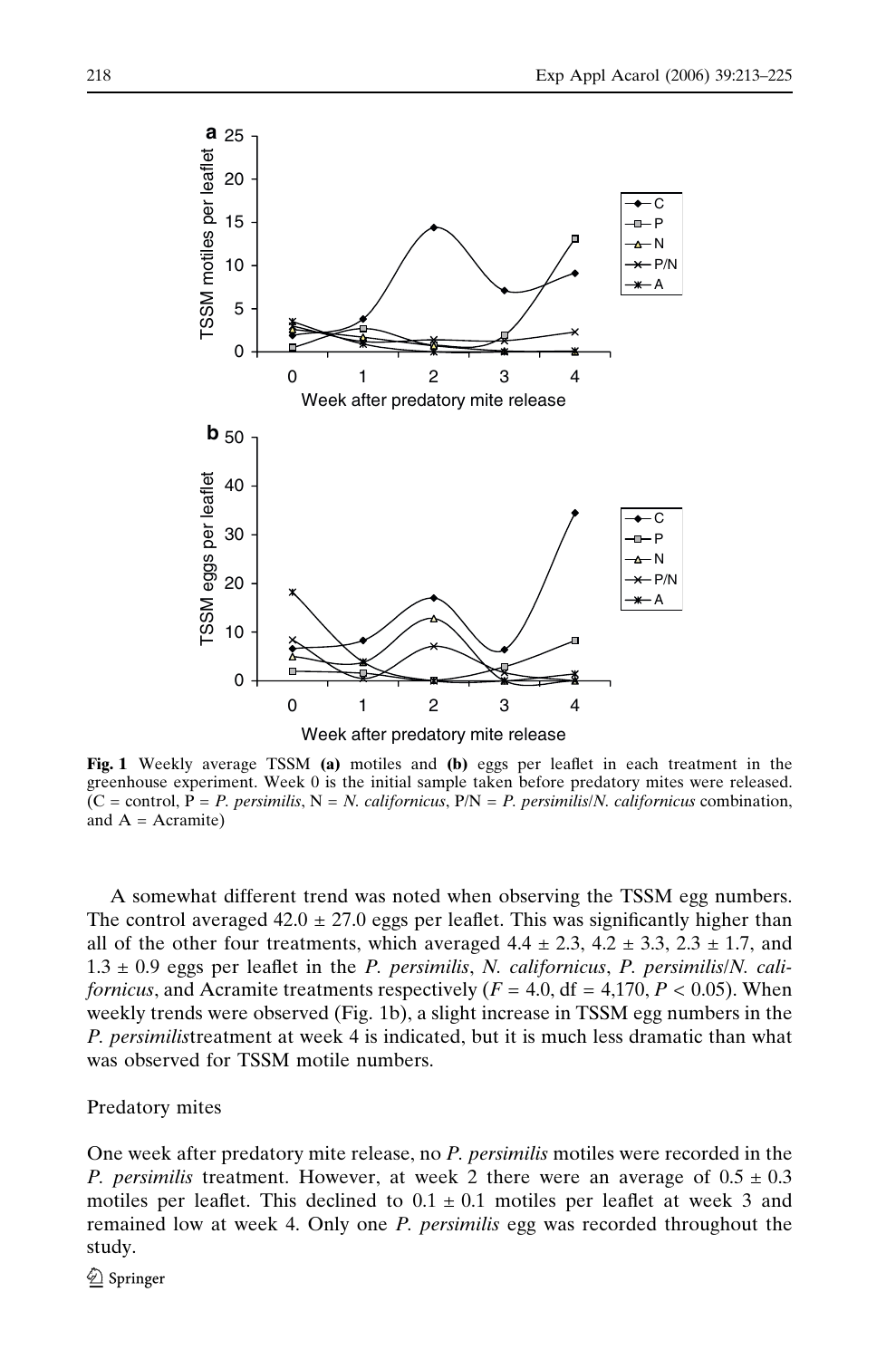In contrast, N. californicus numbers in the N. californicus treatment increased from an average of  $0.1 \pm 0.1$  at week 1 to  $0.4 \pm 0.2$  at week 2 and then remained at this level for the remaining 2 weeks. In total, only 3 eggs were laid during the experiment.

In the P. persimilis/N. californicus treatment, P. persimilis motiles were not recorded until week 3 (at  $0.4 \pm 0.4$  motiles per leaflet) and no *P. persimilis* eggs were recorded. In contrast, N. californicus motiles and eggs were recorded during all 4 weeks of the study. Numbers increased from an average  $0.1 \pm 0.1$  motiles per leaflet at week 2 to  $0.8 \pm 0.5$  motiles per leaflet at week 4. Only a few eggs were recorded each week.

There were no significant differences in numbers of P. *persimilis* motiles and eggs between the  $P$ . persimilis and  $P$ . persimilis/ $N$ . californicus treatments (motiles,  $t = 0.16$ ; df = 71;  $P = 0.87$ ; eggs,  $t = 0$ , df = 78,  $P = 1.0$ ). There were also no significant differences in numbers of N. californicus motiles and eggs between the N. californicus and P. persimilis/N. californicus treatments (motiles,  $t = 0$ , df = 78,  $P = 1$ ; eggs,  $t = -0.92$ , df = 63.1,  $P = 0.36$ ).

#### 2003–2004 field season

In the pre-treatment period, there were statistically significant differences in TSSM motile numbers between treatments  $(F = 3.3, df = 4.12, P < 0.05)$  (Fig. 2a). However, there were no significant differences in egg numbers during this period  $(F = 0.90, df = 4.12, P = 0.49)$ . There were no significant differences in TSSM motile and egg numbers between treatments in the early-season (motiles:  $F = 0.35$ , df = 4,12,  $P = 0.84$ ; eggs:  $F = 0.27$ , df = 4,12,  $P = 0.49$ ) (Fig. 2a, b). In the mid-season, the control and P. persimilis treatments had a trend of higher numbers of TSSM motiles and eggs when compared with the Acramite treatment, but the differences were not statistically significant (motiles:  $F = 2.4$ , df = 4,12,  $P = 0.11$ ; eggs:  $F = 2.5$ ,  $df = 4.12$ ,  $P = 0.10$ ) (Fig. 2). In the early-late season, the control had significantly higher numbers of TSSM motiles and eggs than the other four treatments, which did not differ significantly from each other (motiles:  $F = 3.1$ , df = 4,12,  $P < 0.05$ ; eggs:  $F = 3.4$ , df = 4,12,  $P < 0.05$ ) (Fig. 2). There were no significant differences in TSSM motile and egg numbers between any treatments in the late season (motiles:  $F = 1.0$ , df = 4,12,  $P = 0.44$ ; eggs:  $F = 1.0$ , df = 4,12,  $P = 0.44$ ) (Fig. 2).

#### Predatory mites

Phytoseiulus persimilis mites were observed in the mid and early-late seasons. In the P. persimilis treatment, the P. persimilis population reached a peak of  $1.5 \pm 1.0$ motiles and  $1.2 \pm 0.6$  eggs per leaflet. In the *P. persimilis/N. californicus* treatment the highest recorded numbers were an average of  $0.2 \pm 0.2$  motiles and  $0.1 \pm 0.1$  eggs per leaflet. Very few P. persimilis motiles or eggs were recorded from the Acramite, N. californicus, or control treatments.

Neoseiulus californicus mites were also observed in the mid and early-late seasons. In the *N. californicus* treatment, the *N. californicus* population reached a peak of  $1.2 \pm 0.7$  motiles and  $1.4 \pm 1.4$  eggs per leaflet. In the P. persimilis/N. californicus treatment, the *N. californicus* population peaked at an average of  $1.1 \pm 0.3$  motiles and  $0.4 \pm 0.4$  eggs per leaflet. No *N. californicus* motiles or eggs were recorded from the Acramite treatment and very small numbers were recorded from the P. persimilis and control treatments.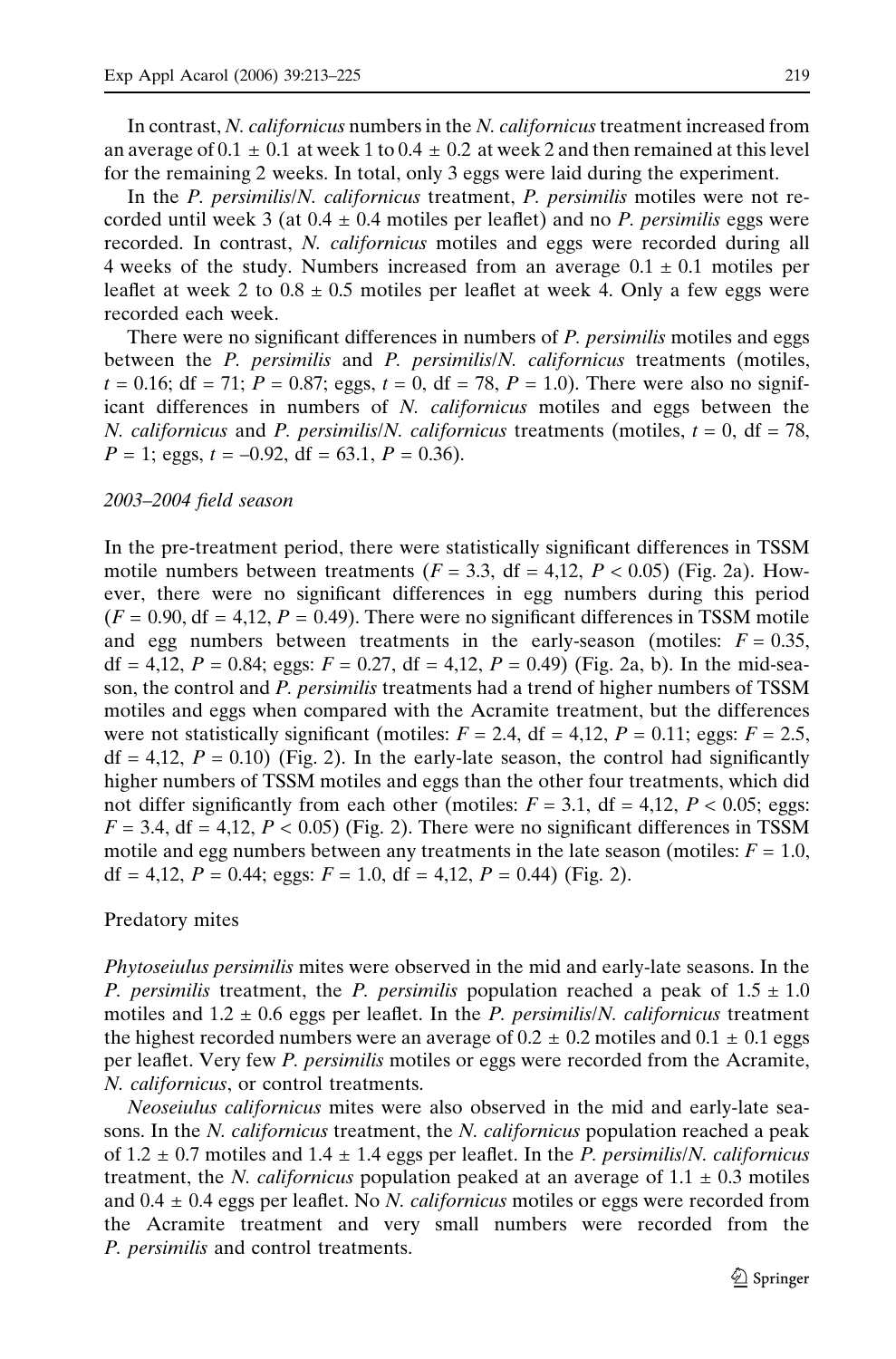

Fig. 2 Average TSSM (a) motiles and (b) eggs in five periods of the 2003/2004 season. Treatments with the same letter are not significantly different from each other. Error bars represent standard error of the mean. (C = control, P = P. persimilis, N = N. californicus, A = Acramite, and P/N = P. persimilis/N. californicus)

There were an average of  $0.02 \pm 0.01$  *P. persimilis* motiles and eggs per leaflet in the combination treatment, which was significantly less than the P. persimilis treatment that averaged  $0.2 \pm 0.1$  motiles and  $0.3 \pm 0.1$  eggs per leaflet (motiles:  $t = -3.38$ , df = 469, P < 0.0005; eggs:  $t = -3.78$ , df = 467, P < 0.0001). In contrast, the number of N. *californicus* motiles and eggs in the combination treatment did not differ from those in the N. *californicus* treatment (motiles:  $t = 0.11$ , df = 866,  $P = 0.46$ ; eggs:  $t = -0.57$ , df = 643,  $P = 0.28$ ). There were an average of  $0.1 \pm 0.04$ motiles and  $0.07 \pm 0.02$  eggs per leaflet in the combination treatment and  $0.1 \pm 0.05$ motiles and eggs per leaflet in the N. *californicus* treatment.

## 2004–2005 field season

Twospotted spider mite populations peaked much later in the 2004/2005 season than in the 2003/2004 season. There were no significant differences in TSSM motile numbers between treatments in the pretreatment period ( $F = 1.0$ , df = 6,18,  $P = 0.46$ ) or in the early-season ( $F = 0.65$ , df = 6,18,  $P = 0.69$ ) (Fig. 3a). There were no significant differences in TSSM egg numbers between treatments in the pretreatment period ( $F = 0$ ,  $df = 6,18, P = 1$ ) (Fig. 4a). In the early-season, however, there were significantly more TSSM eggs in the P. persimilis treatment compared with the control and all three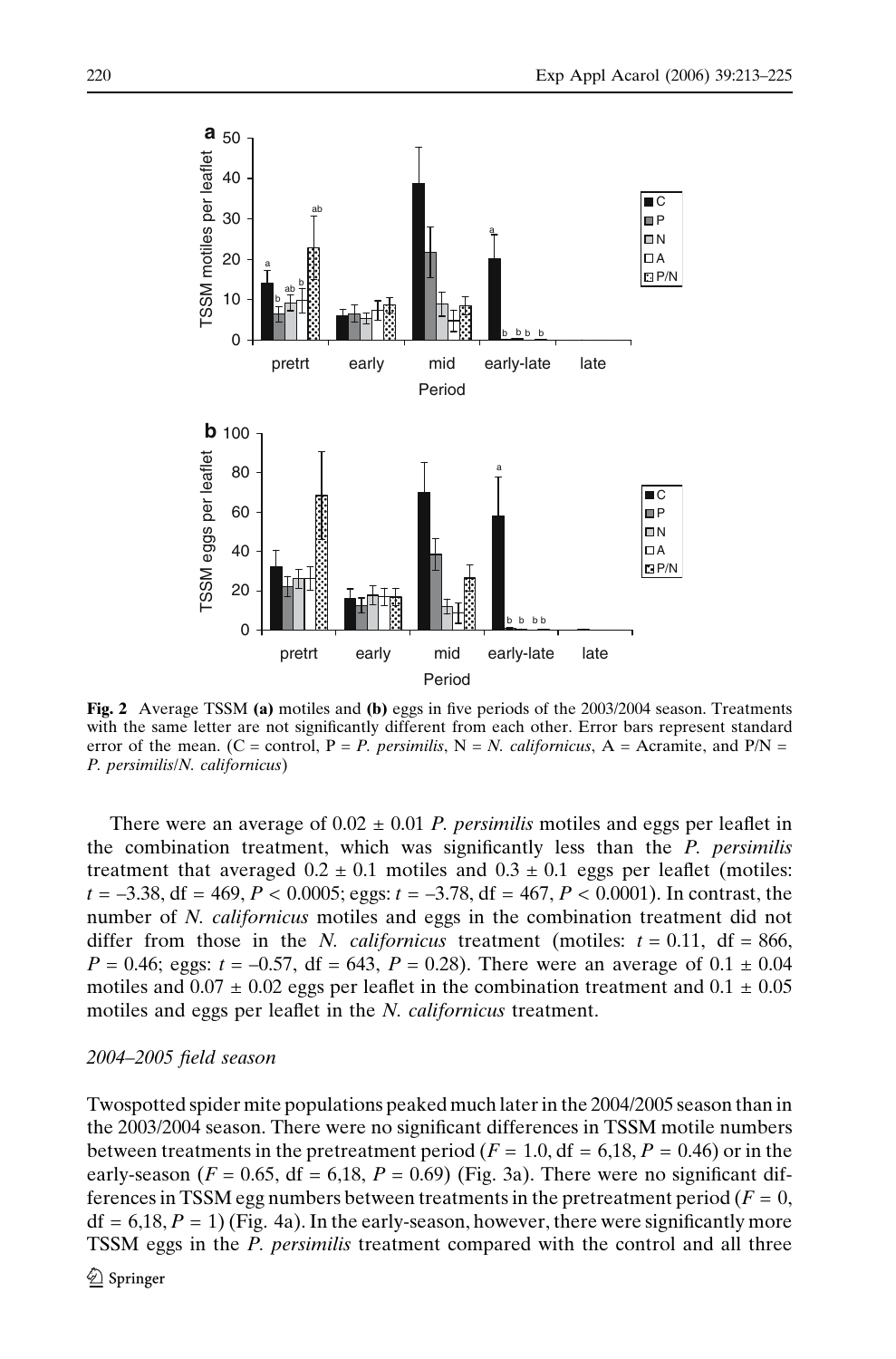

Fig. 3 Average TSSM motiles in (a) pretreatment, early and mid and (b) early-late and late periods of the 2004/2005 season. Treatments with the same letter are not significantly different from each other. Error bars represent standard error of the mean. (C = control, P = P. persimilis, N = N. californicus,  $A = A$ cramite,  $P/N = P$ . persimilis/N. californicus,  $A/N = A$ cramite/N. californicus, and  $A/P = A$ cramite/*P. persimilis*)

combination treatments ( $F = 2.7$ , df = 6,18,  $P < 0.05$ ) (Fig. 4a). In the mid-season, there was a trend toward more TSSM motiles and eggs in the control compared to the N. californicus, P. persimilis/N. californicus, Acramite/P. persimilis, and Acramite/ N. californicus treatments, but the differences were not statistically significant (motiles:  $F = 2.1$ , df = 6,18,  $P = 0.10$ ; eggs:  $F = 2.3$ , df = 6,18,  $P = 0.08$ ) (Figs. 3a, 4a). In the early-late season and late season, the control had significantly higher numbers of TSSM motiles and eggs than all of the other treatments except egg numbers in the Acramite treatment in the early-late season (early-late season: motiles:  $F = 7.3$ , df = 6,18,  $P = 0.0004$ ; eggs:  $F = 7.8 = 6,18$ ,  $P < 0.0005$ ; late season: motiles:  $F = 11.1$ , df = 6,18,  $P < 0.0001$ ; eggs:  $F = 11.7$ , df = 6,18,  $P < 0.0005$ ) (Figs. 3b, 4b). In both periods, there were significantly more TSSM motiles and eggs in the Acramite treatment when compared with the N. californicus, P. persimilis/N. californicus, Acramite/P. persimilis, and Acramite/N. californicus treatments (Figs. 3b, 4b). During the early-late season, numbers in the P. persimilis treatment fell between those in the Acramite treatment and those in the other four treatments, but did not differ significantly from any of these treatments. In the late season, however, there were significantly fewer TSSM motiles in the N. californicus and Acramite/N. californicus treatments and significantly fewer TSSM eggs in the N. californicus,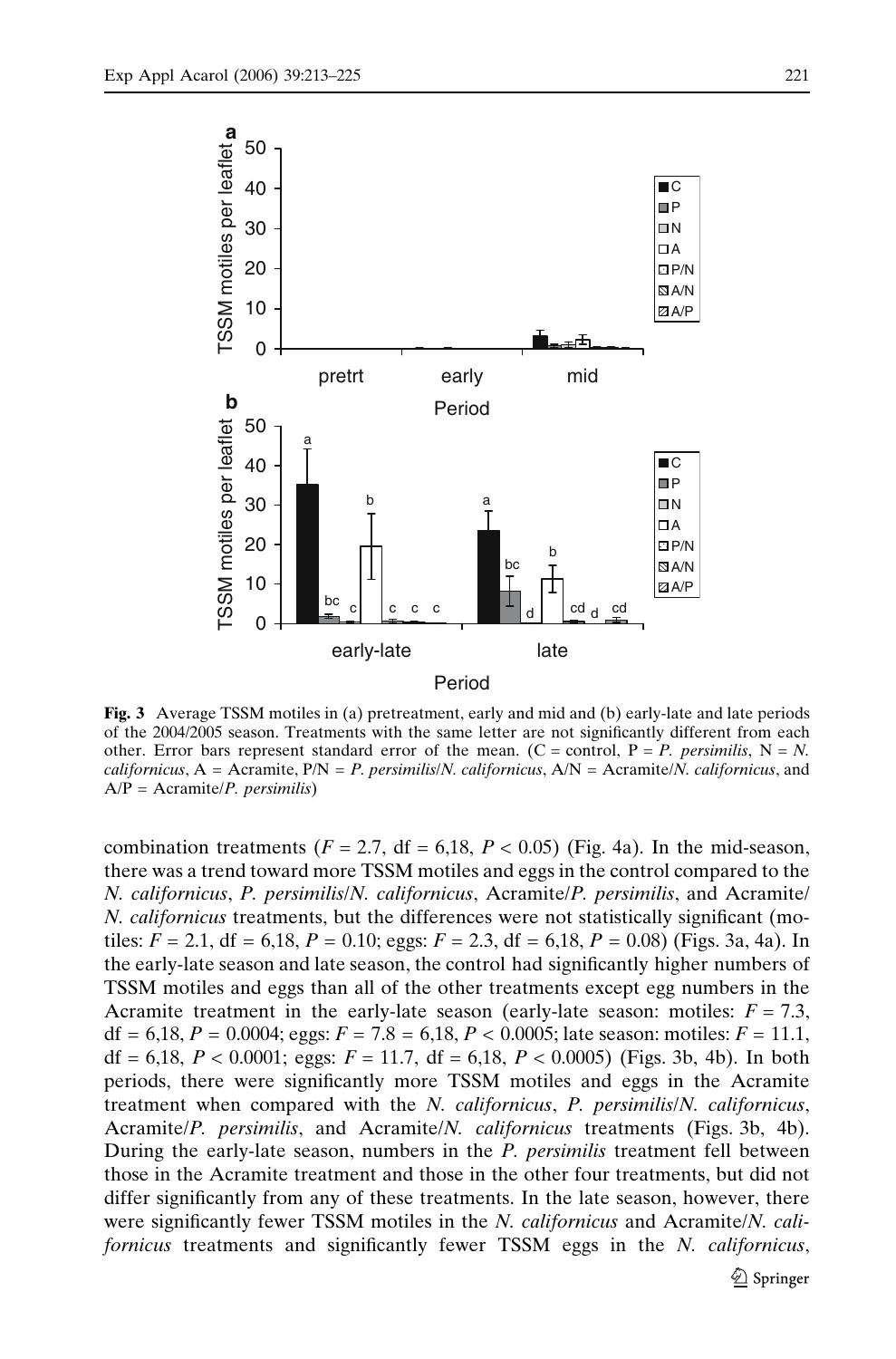

Fig. 4 Average TSSM eggs in (a) pretreatment, early and mid and (b) early-late and late periods of the 2004/2005 season. Treatments with the same letter are not significantly different from each other. Error bars represent standard error of the mean. (C = control,  $P = P$ . persimilis,  $N = N$ . californicus,  $A =$  Acramite,  $P/N = P$ . persimilis/N. californicus,  $A/N =$  Acramite/N. californicus, and  $A/P = A$ cramite/*P. persimilis*)

P. persimilis/N. californicus, Acramite/P. persimilis, and Acramite/N. californicus treatments compared with the P. persimilis treatment.

# Predatory mites

Very few of either species of predatory mite were recorded from all treatments in the 2004–2005 field season. There were no significant differences between P. persimilis motile and egg populations among the  $P$ . persimilis,  $P$ . persimilis/ $N$ . californicus, and Acramite/P. persimilis treatments (motiles:  $F = 1.8$ , df = 2,171,  $P = 0.17$ ; eggs:  $F = 2.3$ , df = 2,171,  $P = 0.10$ ). There were also no significant differences between N. californicus motile and egg populations among the N. californicus, P. *persimilis/N. californicus,* and Acramite/N. *californicus* treatments (motiles:  $F = 1.0$ , df = 2,171,  $P = 0.35$ ; eggs:  $F = 0.90$ , df = 2,171,  $P = 0.41$ ).

## **Discussion**

In the greenhouse, the *P. persimilis/N. californicus* combination treatment significantly reduced TSSM numbers. This strategy appears to be more effective than releasing P. persimilis alone and may be one option for long-term suppression of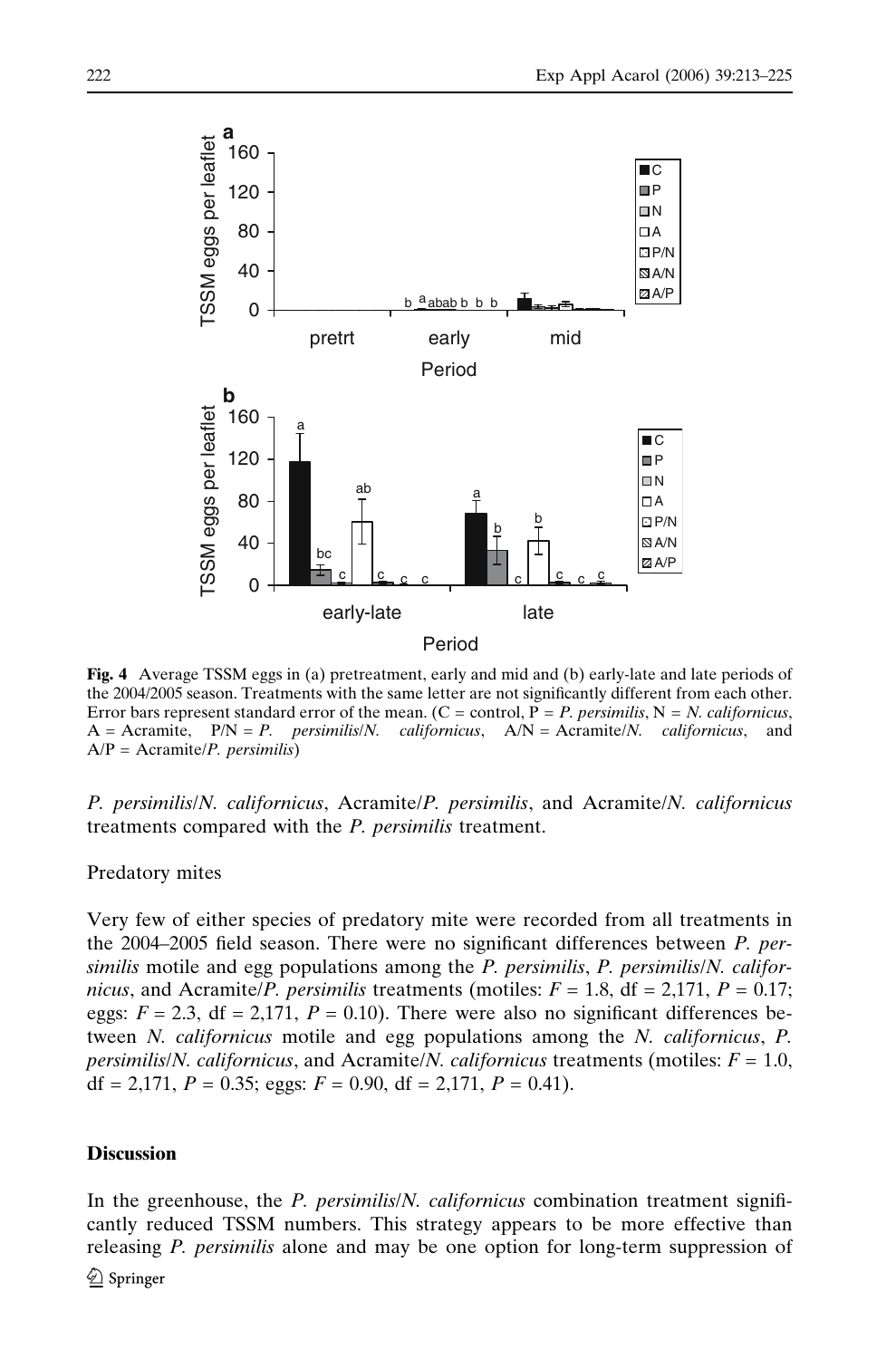TSSM. However, there were no significant differences between the P. persimilis/N. californicus and the N. californicus treatments. In the field, the P. persimilis/N. californicus combination treatment differed in its effectiveness between the two seasons. Although the combination treatment effectively reduced TSSM numbers in the 2003–2004 field season, it appeared to take longer than the single treatment of N. californicus. In the 2004–2005 field season, however, TSSM numbers remained low throughout the season in both of these treatments. Schausberger and Walzer (2001) found that treatments of either species alone or of both species in combination reduced the TSSM population to zero on gerbera plants in the greenhouse.

The numbers of predators in the single and combination treatments were not statistically different from each other for either predatory mite species in both the greenhouse experiment and the 2004–2005 field season experiment. This is most likely due to the fact that so few predators were found. In both experiments, the numbers of available prey were low resulting in low predatory mite populations. In the field, some predatory mites dispersed into other treatments. Some mites may have attempted to disperse in the greenhouse experiment. Both species may also have resorted to cannibalism in order to survive (Schausberger 2003; Schausberger and Croft 2000; Walzer and Schausberger 1999).

However, data from the 2003 to 2004 field season show that P. persimilis numbers were greatly reduced in the *P. persimilis/N. californicus* combination treatment while N. californicus numbers were apparently unaffected. Walzer et al. (2001) found that when *P. persimilis* and *N. californicus* were reared together on bean leaves with abundant prey, N. californicus eventually displaced P. persimilis. In our study, N. californicus may have displaced P. persimilis in the P. persimilis/N. californicus treatment. In the absence of spider mite prey, N. californicus adults and immatures prey more on heterospecifics than on conspecifics, whereas P. persimilis adults and larvae are more prone to cannabilism (Walzer and Schausberger 1999; Schausberger and Croft 2000). Also, N. californicus females produce eggs when feeding on heterospecifics but not when feeding on consepcifics. In contrast, P. persimilis females do not produce eggs after consuming either hetero- or conspecifics (Schausberger and Walzer 2001; Walzer and Schausberger 1999). In the greenhouse, N. californicus is more likely to resort to intaguild predation than P. persimilis (Schausberger and Walzer 2001). The combination of intraguild predation by N. californicus, cannibalism, and the inability to reproduce when consuming predatory mite prey may have led to the drastic difference in *P. persimilis* numbers between the single and combination treatments.

Although *N. californicus* appears to eventually displace *P. persimilis*, releasing the two in combination did significantly reduce TSSM numbers. Phytoseiulus persimilis is a specialist predatory mite that preferentially feeds on spider mites, mostly from the genus Tetranychus (McMurtry and Croft 1997). When given a choice, N. californicus prefers larval TSSM to larvae of either Typhlodromus pyri (Scheuten) or T. montdorensis (Schicha), two predatory mite species used in the UK (Hatherly 2005). Since both species prefer TSSM, releasing them together may be a viable treatment option especially for growers who do not want to use pesticides. Neoseiulus californicus could be introduced into the field early in the season, since it can survive at low prey densities, and then P. persimilis could be released if TSSM populations began to increase. Further research into this area is needed.

In the greenhouse, Acramite appears to be effective in controlling TSSM populations. However, the slight increase in TSSM numbers at 4 weeks suggests that it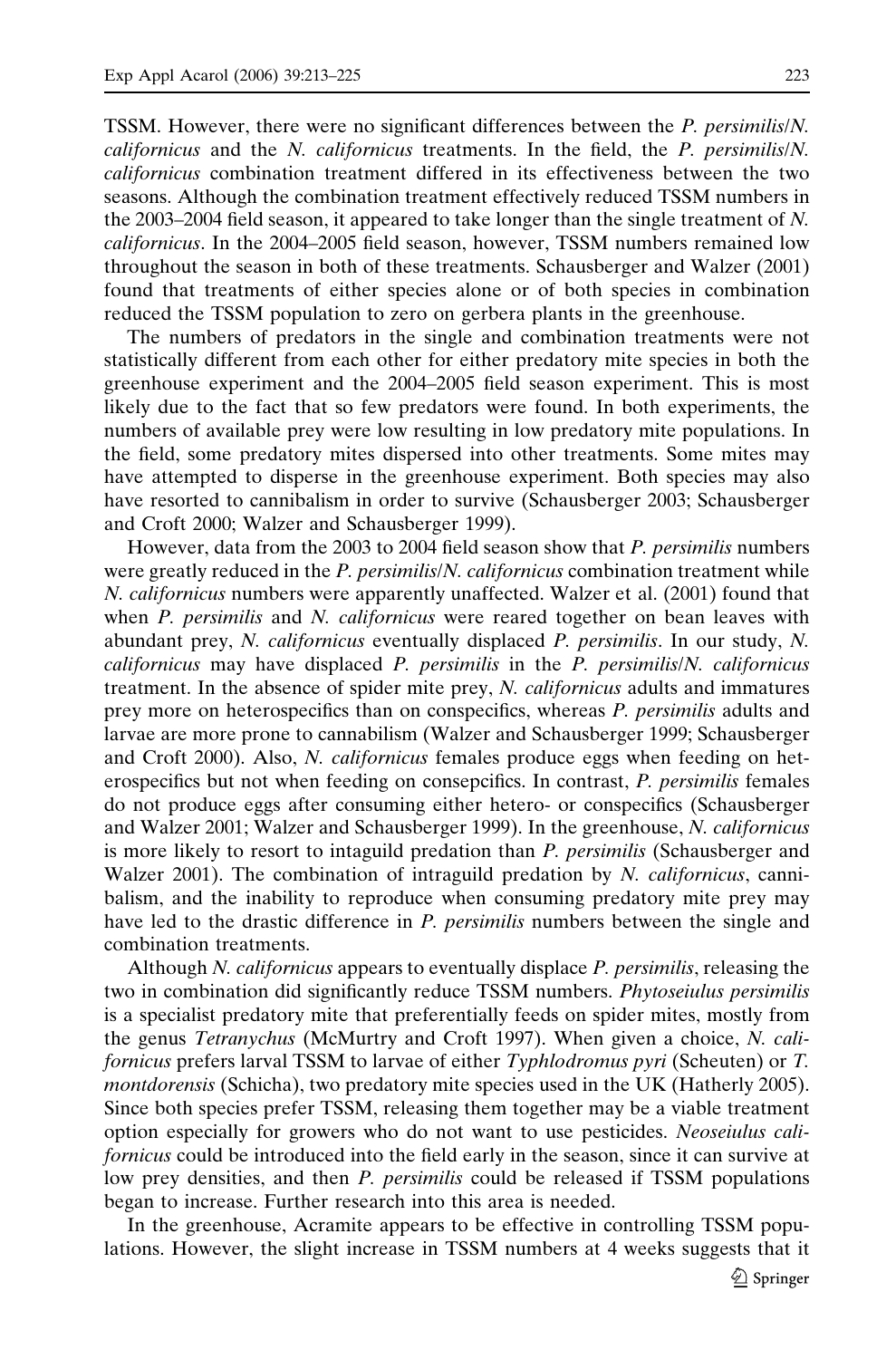does not kill 100% of the population and that its effects eventually decrease over time. In the 2004–2005 field season, Acramite application did not effectively control the high TSSM population that had built up by the time of the second application in the early-late season. Since it can only be sprayed twice in a season, timing of Acramite applications to when the TSSM population is beginning to approach threshold is critical, especially if it is the only mite control strategy employed.

The application of N. californicus or P. persimilis following Acramite sprays may be an important management strategy for TSSM control in Florida. During the 2004–2005 field season, both the Acramite/N. californicus and the Acramite/P. persimilis treatments appeared to have effectively controlled TSSM populations. Few predatory mites were found in these treatments. However, predatory mites were never found on leaves without TSSM or evidence of recent TSSM infestation. Ahn et al. (2004), Kim and Yoo 2002, Veire and Tirry (2003) and White (2004) report that Acramite showed low toxicity towards both P. persimilis and N. californicus in the laboratory. Therefore, the low numbers of predatory mites most likely reflected the low numbers of available prey rather than suppression resulting from the Acramite application. However, further research into the effects of Acarmite on N. californicus, P. persimilis and other predatory mite species in the field is needed to substantiate this hypothesis.

Two applications of Acramite or two releases of N. californicus can effectively control TSSM in north-central Florida. However, releasing N. californicus or P. persimilis after applying Acramite at half the recommended rate also appears to effectively control TSSM. This reduces the amount of miticide sprayed and costs less than using either predatory mite species alone. Using the two mite species in combination also appears to be a viable treatment option, but more research is needed to determine when to release both species. Our findings give growers several options for TSSM control that are effective and appear to have no significant impact on human health or the environment.

Acknowledgements We thank Robert Meagher and Donald Dickson for editing the earlier drafts of this manuscript. We thank Scott Taylor and the staff at the Plant Science Research and Education Unit located in Citra, FL for their assistance in managing our research plots. We also thank Alejando Arevalo, Marinela Capana, and Raymond Littell for their help with the statistical analysis. Finally, we thank all the staff and students of the University of Florida Small Fruit and Vegetable IPM Laboratory in Gainesville Florida. Funding for this project was provided by an EPA Region 4 Strawberry IPM Grant # 736404813.

#### References

- Ahn K, Lee SY, Lee K, Lee Y, Kim G (2004) Selective toxicity of pesticides to the predatory mite, Phytoseiulus persimilis and control effects of the two-spotted spider mite, Tetranychus urticae by predatory mite and pesticide mixture on rose. Korean J Appl Entomol 43:71–79
- Easterbrook MA (1992) The possibilities for control of twospotted spider mite Tetranychus urticae on field-grown strawberries in the UK by predatory mites. Biocontrol Sci and Tech 2:235–245
- Field RP, Hoy MA (1986) Evaluation of genetically improved strains of *Metaseiulus occidentalis* (Nesbitt) (Acari: Phytoseiidae) for integrated control of spider mites on roses in greenhouse. Hilgardia 54:1–31
- Greco NM, Liljesthrom GG, Sanchez NE (1999) Spatial distribution and coincidence of Neoseiulus californicus and Tetranychus urticae (Acari: Phytoseiidae, Tetranychidae) on strawberry. Exp Appl Acarol 23:567–580